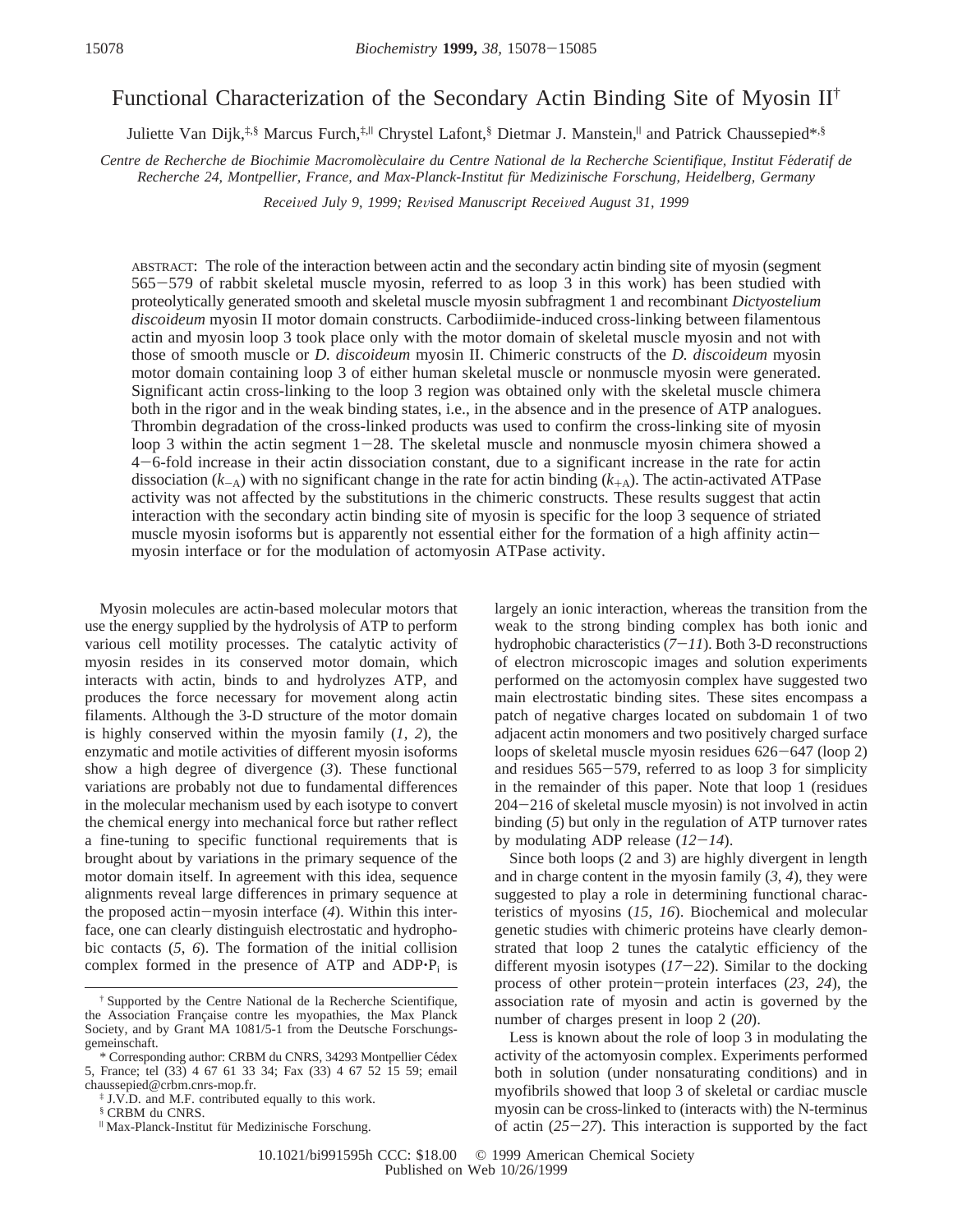that proteolytic cleavage of loop 3 inhibits the actin-activated ATPase activity of both rabbit skeletal and scallop muscle myosin (*28*, *29*). Moreover, an antipeptide antibody directed against loop 3 of skeletal muscle myosin has a strong inhibitory effect on the sliding velocity of actin filaments in an in vitro motility assay (*30*). On the other hand, crosslinking reactions with smooth muscle myosin (*31*) or *Dictyostelium discoideum* myosin (*21*) did not provide evidence for an interaction between myosin loop 3 and actin. Only a mutation of *D. discoideum* myosin loop 3 (Arg562 to Leu) was found to impair its actin-activated ATPase activity, suggesting at least an indirect link between loop 3 and the actin interface in nonmuscle actomyosin (*32*).

To determine the involvement of loop 3 in the catalytic specificity of myosin isoforms, we have compared the actin binding properties of five myosin motor domains containing different loop 3 sequences: two myosin subfragments 1 prepared by chymotrypsin and papain cleavage of skeletal and smooth muscle myosin, respectively; the *D. discoideum* myosin motor domain; and two chimeric constructs of the *D. discoideum* myosin motor domain containing loop 3 of human skeletal muscle or nonmuscle myosin. Using carbodiimide-induced cross-linking, we found that significant actin cross-linking to the secondary actin binding site is obtained only with the motor domains containing skeletal muscle myosin loop 3. Moreover, quantitative analyses of the actin binding and actin-activated ATPase properties of the different motor domains favor a relatively weak role of loop 3 in the formation and the activity of the actomyosin complex.

## **MATERIALS AND METHODS**

*Materials.* Trypsin, thrombin from human plasma (200 units/mg), papain, ADP, phalloidin, 1-ethyl-3-[3-(dimethylamino)propyl]carbodiimide (EDC),<sup>1</sup> and *N*-hydroxysuccinimide (NHS) were purchased from Sigma. NaF, BeSO<sub>4</sub>, and  $AICI<sub>3</sub>$  were from Merck. Soybean trypsin inhibitor and  $ATP$ were obtained from Boehringer Mannheim. Chymotrypsin and *N*-(1-pyrenyl)iodoacetamide were from Worthington Biochemicals and Molecular Probes, respectively. Sephacryl 200 was supplied by Pharmacia. All other chemicals were of analytical grade.

*Preparation of Proteins*. Rabbit skeletal filamentous actin was prepared from acetone powder and further purified by two cycles of polymerization-depolymerization (*33*). Skeletal muscle myosin subfragment 1 (Sk-S1) was prepared from rabbit muscle after chymotryptic digestion of myosin filaments (*34*, *35*). Sk-S1 carrying the alkali light chain 2 was prepared by ion-exchange chromatography as described previously (*36*). Smooth muscle myosin subfragment 1 (SmS1) was prepared after papain degradation of chicken gizzard muscle myosin as reported (*37*). Recombinant myosin head fragments were expressed in *D. discoideum* and purified as described by Manstein and Hunt (*38*). Standard procedures (*39*) were followed for the production of two chimeric contructs, M765(Sk) and M765(NM), starting with the extrachromosomal vector pDH20 (*20*). pDH20 contains sequence coding for the first 765 residues of the *D. dicoideum mhcA* gene fused to a C-terminal His<sub>8</sub> tag under the control of the *D. discoideum* actin 15 promoter. The following mutagenic primers were used in a PCR described by Braman et al. (*40*) (mutated nucleotides are underlined): M765(Sk), 5′-CAAATACCAAAAACCAAAGGTTGTTAAGGGTAAA-GCTGAGACCGAATTTGGTGTTACC and 5′-GGTAA-CACCAAATTCGGTCTCAGCTTTACCCTTAACAACCTT-TGGTTTTTGGTATTTG; M765(NM), 5′-CAAGAAGAAC-GCCAAATACCAAAAACCAAAGCAACTTAAGGATAAAA-CCGAATTTGGTGTTACC and 5′-GGTAACACCAAAT-TCGGTTTTATCCTTAAGTTGCTTTGGTTTTTGGTATTT-GGCGTTCTTCTTG. The new plasmids were named pDH20sk and pDH20nm, respectively. Each DNA construct was confirmed by sequencing to ensure that the desired mutation had been introduced.

Protein concentrations were determined spectrophotometrically by use of the extinction coefficients of  $A^{1\%}_{280 \text{nm}} = 11$  $cm^{-1}$  for actin (41), 5.7  $cm^{-1}$  for skeletal muscle myosin  $(42)$ , 7.5 cm<sup>-1</sup> for Sk-S1  $(43)$ , and 4.5 cm<sup>-1</sup> for smooth muscle myosin (*44*). The concentration of Sm-S1 and *D. discoideum* motor domains were estimated by Bradford's method (*45*). The molecular masses used were 42, 500, 115, 135, and 88 kDa for actin, skeletal and smooth muscle myosin, Sk-S1, Sm-S1, and M765 and its derivatives, respectively.

Pyr-actin was prepared by labeling actin with *N*-(1 pyrenyl)iodoacetamide according to ref *46* with modification as in ref *47* except that the gel-filtration Sephacryl 200 column was equilibrated with 5 mM HEPES, 50  $\mu$ M ATP, and  $0.1 \text{ mM } CaCl<sub>2</sub>$ , pH 8.0. The extent of labeling was determined by use of a molar extinction coefficient of *E*<sup>344</sup>  $n_{\text{mm}} = 22\,000 \,\text{M}^{-1} \cdot \text{cm}^{-1}$  for the pyrene-protein complex (48).<br>Cross-Linking Experiments Filamentous actin (30  $\mu$ M) in

*Cross-Linking Experiments*. Filamentous actin (30 *µ*M) in cross-linking buffer (30 mM MOPS and  $2.5$  mM MgCl<sub>2</sub>, pH 7.0) was mixed with the different motor domains at an actin: motor domain ratio of 5. The cross-linking reaction was initiated by addition of 15 mM NHS and EDC (freshly dissolved in the cross-linking buffer). For time course analysis, reactions were stopped before the addition of EDC or after the times indicated by the addition of Laemmli's buffer [50 mM HEPES, 2% (w/v) SDS, 1% *â*-mercaptoethanol, and 50% (v/v) glycerol] and the content of the reaction mixture was analyzed by SDS-PAGE. Alternatively, the reactions were stopped after 20 min by the addition of 50 mM *â*-mercaptoethanol and 200 mM glycine and the covalent actin-motor domain complexes were digested by thrombin as described (*21*).

For cross-linking experiments performed in the presence of nucleotide analogues, the motor domains were preincubated for 15 min at room temperature with 2 mM ADP in the absence or in the presence of 10 mM NaF and 2 mM BeSO4 for the formation of motor domain'ADP'BeF*x*. Samples were electrophoresed on  $4-18%$  gradient polyacrylamide gels containing SDS (*49*).

<sup>&</sup>lt;sup>1</sup> Abbreviations: EDC, 1-ethyl-3-[3-(dimethylamino)propyl]carbodiimide; HEPES, *N*-(2-hydroxyethyl)piperazine-*N*′-2-ethanesulfonic acid;  $K_{\text{app}}$ , apparent  $K_{\text{M}}$  for actin;  $k_{\text{cat}}$ , maximum turnover rate in the presence of actin;  $K_d$ ,  $k_{+A}$ , and  $k_{-A}$ , equilibrium, association rate, and dissociation rate constant of the actomyosin complex; M765, residues <sup>1</sup>-765 of *Dictyostelium discoideum* myosin motor domain; M765(Sk) or M765(NM), chimeric constructs of M765 containing human skeletal muscle or human nonmuscle loop 3; MOPS, 3-(*N*-morpholino) propanesulfonic acid; NHS, *N*-hydroxysuccinimide; PCR, polymerase chain reaction; pyr-actin, actin labeled with *N*-(1-pyrenyl)iodoacetamide on Cys-374; Sk-S1 or Sm-S1, myosin subfragment 1 from skeletal or smooth muscle; SDS-PAGE, sodium dodecyl sulfate-polyacrylamide gel electrophoresis.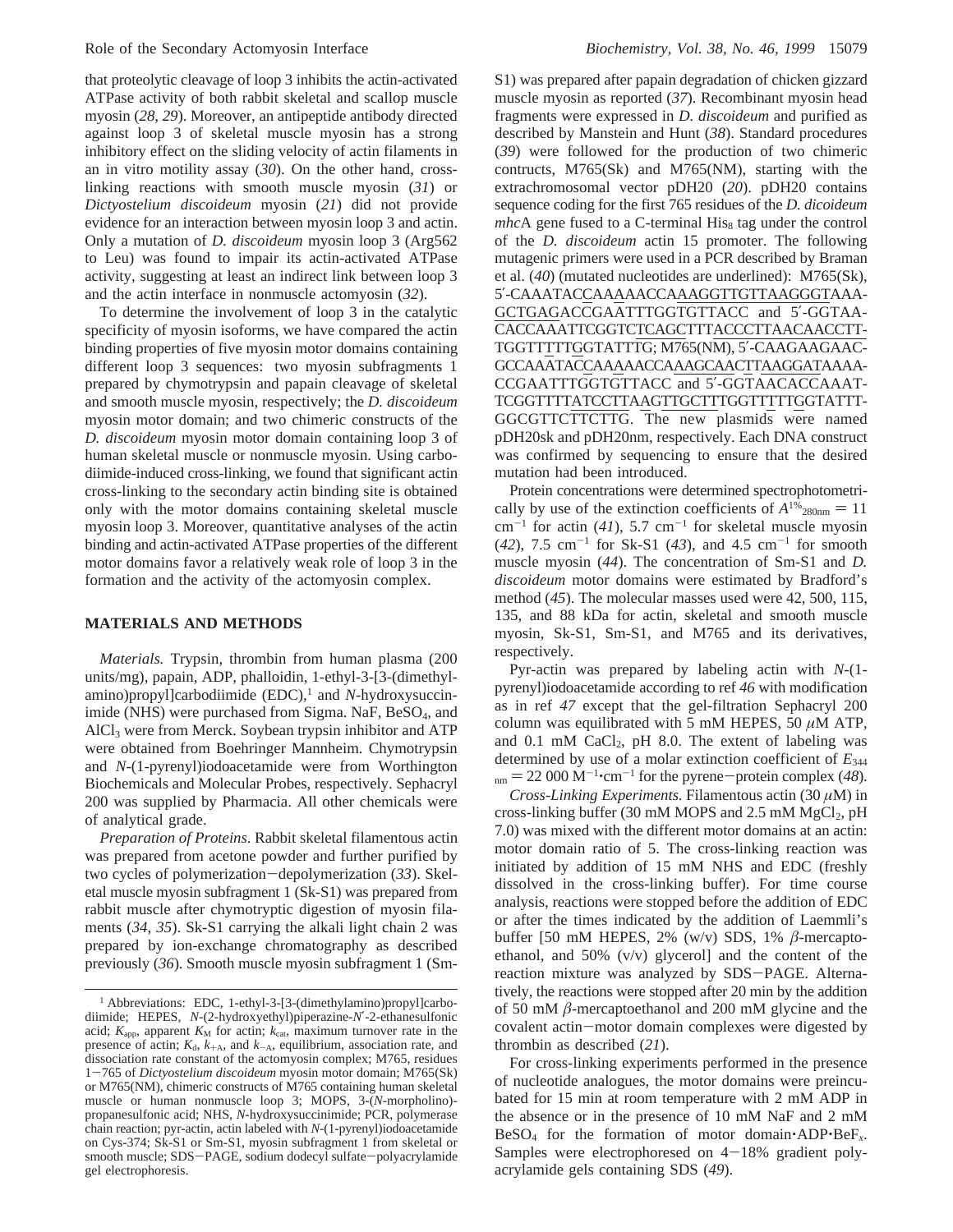

FIGURE 1: Schematic representation of the different myosin motor domains. The myosin motor domain of rabbit skeletal muscle (Sk-S1), chicken gizzard smooth muscle (Sm-S1), *D. discoideum* (M765), and the two chimeric constructs M765(Sk) and M765- (NM), in which *D. discoideum* myosin loop 3 is replaced by the sequence of human skeletal and nonmuscle myosin, respectively, are represented. All myosin molecules from *D. discoideum* have a C-terminal tag [Ala-Leu  $(His)_8$ ].

*Stopped-Flow Measurements*. Stopped flow experiments were performed at a controlled temperature of 20 °C with a Hi-tech Scientific SF-61 or SF-61DX stopped-flow spectrophotometer. Pyrene fluorescence was excited at a wavelength of 365 nm and detected after passage through a KV 399 nm Schott filter on the emission beam. Transients shown were the average of  $5-10$  consecutive shots of the stopped-flow apparatus. All concentrations refer to the concentration of the reactants after mixing in the cell. The buffer used for all transient kinetic experiments was 20 mM MOPS, 5 mM  $MgCl<sub>2</sub>$ , and 100 mM KCl, pH 7.0. Data were analyzed with the software GraphPad Prism.

*Steady-State ATPase Assays.* The actin-activated Mg<sup>2+</sup>-ATPase activity was measured at 25 °C in 25 mM imidazole,  $25 \text{ mM KCl}$ , and 4 mM MgCl<sub>2</sub>, pH 7.4, in the presence of 2 mM ATP. The amount of  $P_i$  liberated was evaluated colorimetrically (*50*). Alternatively, the amount of ADP liberated was estimated by the pyruvate kinase-lactate deshydrogenase assay (*20*). Very comparable results were obtained independently of the method used.

### **RESULTS**

We compared the actin binding properties of two sets of proteins that contained loop 3 segments varying in length, net charge and amino acid content. One set consisted of two myosin motor domains purified form rabbit skeletal and chicken gizzard myosin after chymotrypsin (Sk-S1) and papain (Sm-S1) digestion, respectively (Figure 1). The second set contained chimeric *D. discoideum* myosin motor domain constructs. Herein, the loop 3 region composed by residues 559-565 of wild-type M765 (EEPRFSK) was replaced by the corresponding sequence of human skeletal muscle myosin (QKPVVKGKAE) in M765(Sk) or human nonmuscle myosin (QKPKQLKDK) in M765(NM) (Figure 1). These three recombinant constructs were overexpressed in *D. discoideum* with a C-terminal His tag and purified by Ni-chelate chromatography (*20*).

*Sequence Specificity of Myosin Loop 3 Binding to Actin.* The specificity of actin binding to myosin loop 3 was assessed by cross-linking reaction mediated by EDC and NHS for two reasons: first, it uses a so-called zero length reagent that makes covalent contacts between adjacent amino acid side chains, and second, it is particularly well documented for the actomyosin complex both in the absence (*25*,

*27*, *51*, *52*) and in the presence of the ATP analogues (*9*). As depicted in Figure 2 (panel Sk-S1), three main crosslinking products with apparent molecular masses of 165, 175, and 265 kDa were generated when the cross-linking reaction was conducted at an actin/Sk-S1 molar ratio higher than 1. The 165 and 175 kDa products were found to contain one actin molecule cross-linked via its segment  $1-12$  to myosin loop 2 and loop 3, respectively (*53*, *54*). The same segments of Sk-S1 were proposed to be cross-linked simultaneously to two actin monomers in the 265 kDa product (*25*, *52*).

When the cross-linking reaction was conducted between actin and the smooth muscle motor domain (Sm-S1) or M765, a single cross-linked product of 160 or 145 kDa was observed (Figure 2). These products were also previously obtained with smooth muscle myosin in the absence of NHS (*31*) and with M765 (*31*). In both cases, they arose from the covalent attachment of actin to myosin loop 2. Even in the presence of NHS, which is known to dramatically increase the cross-linking yield, there was no band that could contain actin cross-linked to loop 3 of either Sm-S1 or M765 (Figure 2). To show that this lack of cross-linking was only due to the sequence of loop 3 and not to other structural differences between Sk-S1 and Sm-S1 or M765, we performed similar cross-linking experiments with M765, M765(Sk), and M765- (NM), which differ solely in their loop 3 sequence. In addition to the 145 kDa adduct obtained with M765, crosslinking of M765(Sk) to actin clearly revealed a new major product, migrating at 155 kDa (Figure 2). Cross-linking of M765(NM), in contrast, produced mainly the 145 kDa band with only traces of the new 155 kDa adduct. Note that with these two constructs, the 265 kDa band was weakly produced (Figure 2).

Since the 155 kDa adduct appeared only when the sequence of loop 3 was mutated, we concluded that it contains actin cross-linked to the mutated loop 3 of M765. Doublet bands of  $145-155$  kDa in the case of M765(Sk) and 165-175 kDa in the case of Sk-S1 were obtained. The faster migrating 145 and 165 kDa bands contained actin cross-linked to myosin loop 2 (*21*, *53*, *54*). The fact that the M765(Sk)-derived 155 kDa band contains actin cross-linked to myosin loop 3 is consistent with previous work that located the actin cross-linking site of the 175 kDa product within the 8 kDa stretch of residues (containing loop 3) at  $27-35$ kDa from the C-terminus of Sk-S1 (*25*, *55*).

The actin residues cross-linked in the 155 kDa band were identified after depolymerization of the covalent products followed by thrombin treatment. Thrombin treatment does not cleave M765 but degrades monomeric actin independently of the presence of myosin at residues 28, 39, and 113, leading to actin peptides  $40-375$  (A37),  $114-375$  (A27), <sup>40</sup>-113 (A10), 1-28, and 29-39 (*21*, *<sup>25</sup>*, *<sup>56</sup>*, *<sup>57</sup>*). Figure 3 describes the electrophoresis pattern of the thrombin digestion of the 145 kDa product alone (obtained with the actin-M765 complex) or of a mixture of the 145, 155, and 265 kDa crosslinked products [produced with the actin-M765(Sk) and actin-M765(NM) complexes]. Thrombin treatment always resulted in a single band migrating with an apparent mass of 90 kDa (Figure 3, lanes c). The 90 kDa band arising from the 145 kDa covalent adduct was previously shown to contain actin peptide 1-28 linked to M765 (*21*). Thrombin treatment of all the EDC cross-linked products of the actomyosin complex generates a band of about 90 kDa (95 kDa for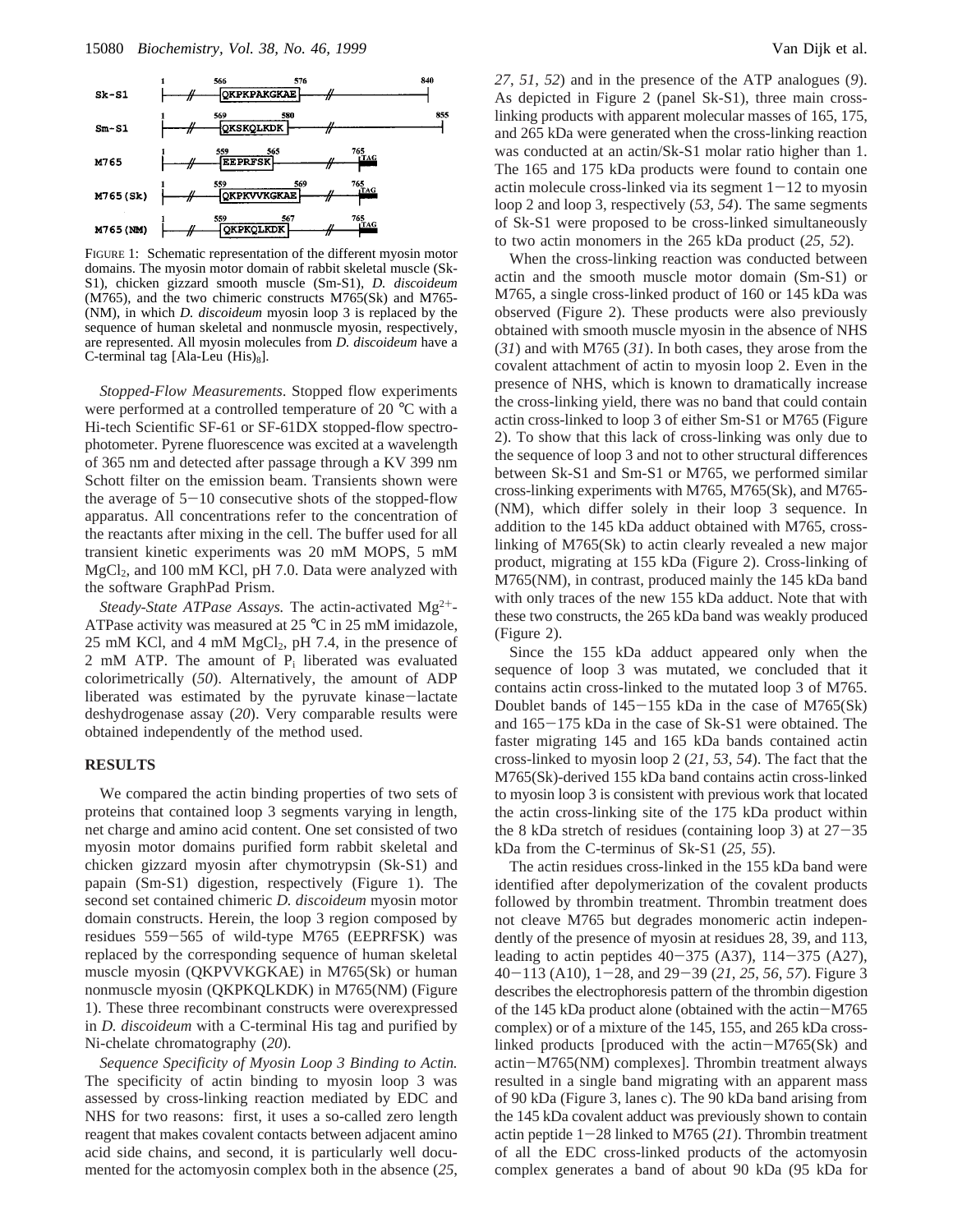

FIGURE 2: EDC-induced cross-linking of the motor domains to filamentous actin. Actin was cross-linked to Sk-S1, Sm-S1, M765, M765- (Sk), or M765(NM) as described under Materials and Methods. The samples were analyzed by gel electrophoresis after 0, 5, or 10 min of reaction. Cross-linked products are boxed.



FIGURE 3: Identification of the actin cross-linking site. M765, M765(Sk), and M765(NM) were cross-linked to actin and subjected to thrombin cleavage as described under Materials and Methods. Cross-linked actin-motor domain complexes (lanes a) were depleted of un-cross-linked motor domain (lanes b) and digested by thrombin for 20 min (lanes c). A37, A27, and A10 are thrombin peptides of actin  $40-375$ ,  $114-375$ , and  $40-113$ , respectively. Cross-linked products are boxed.

skeletal muscle myosin) with the actin-peptide  $1-28$  bound to the motor domain (*21*, *58*). This result is in perfect agreement with the strong and very specific reactivity of the carboxylate residues of this 1-28 actin-derived peptide (*59*). By analogy with these results and using the arguments developed previously (*21*), we propose that the 90 kDa band issued from the 155 kDa (or the 265 kDa) adduct contains actin peptide  $1-28$  cross-linked to loop 3 of M765(Sk).

*Nucleotides Effect on Myosin Loop 3 Binding to Actin.* In the presence of the ATP analogues that stabilize the myosin'  $ADP \cdot P_i$  intermediate state, the actin filament interacts simultaneously with loop 2 and loop 3 of Sk-S1, generating predominantly the 265 kDa covalent complex after the EDC cross-linking reaction (*9*). In the experiments depicted in Figure 4, we examined the effect of  $ADP \cdot BeF_x$  on the crosslinking pattern obtained between actin and M765, M765- (Sk), and M765(NM). First of all, control experiments performed in the presence of ADP (Figure 4, lanes a) generated electrophoretic gel patterns very similar to those obtained in the absence of nucleotide (Figure 2). This result is in good agreement with the observation that ADP binding does not induce major modifications of the interface (*9*, *60*). The presence of ADP'BeF*<sup>x</sup>* did not affect the number or the size of the cross-linking products obtained with M765 (Figure 4, panel M765). However, the yield of the unique 145 kDa band was significantly reduced, probably due to ADP'BeF*x*induced dissociation of the actin-myosin complex (*61*). In contrast, when the reaction was performed with the mutated constructs M765(Sk) and M765(NM), the cross-linking pattern was strongly modified by ADP'BeF*<sup>x</sup>* [Figure 4, panels M765(Sk) and M765(NM)]. Among the three products of 145, 155, and 265 kDa that were observed in the presence of ADP, only the 265 kDa band was preferentially obtained with ADP<sup> $\cdot$ BeF<sub>x</sub>. This nucleotide-induced cross-linking speci-</sup> ficity is in good agreement with results recently obtained under similar conditions with the skeletal muscle myosin motor domain (*61*).

*Role of Loop 3 in the Stabilization of the Actomyosin Complex.* The binding of actin to Sk-S1 and *D. discoideum* myosin constructs was monitored by the change in pyrenyl-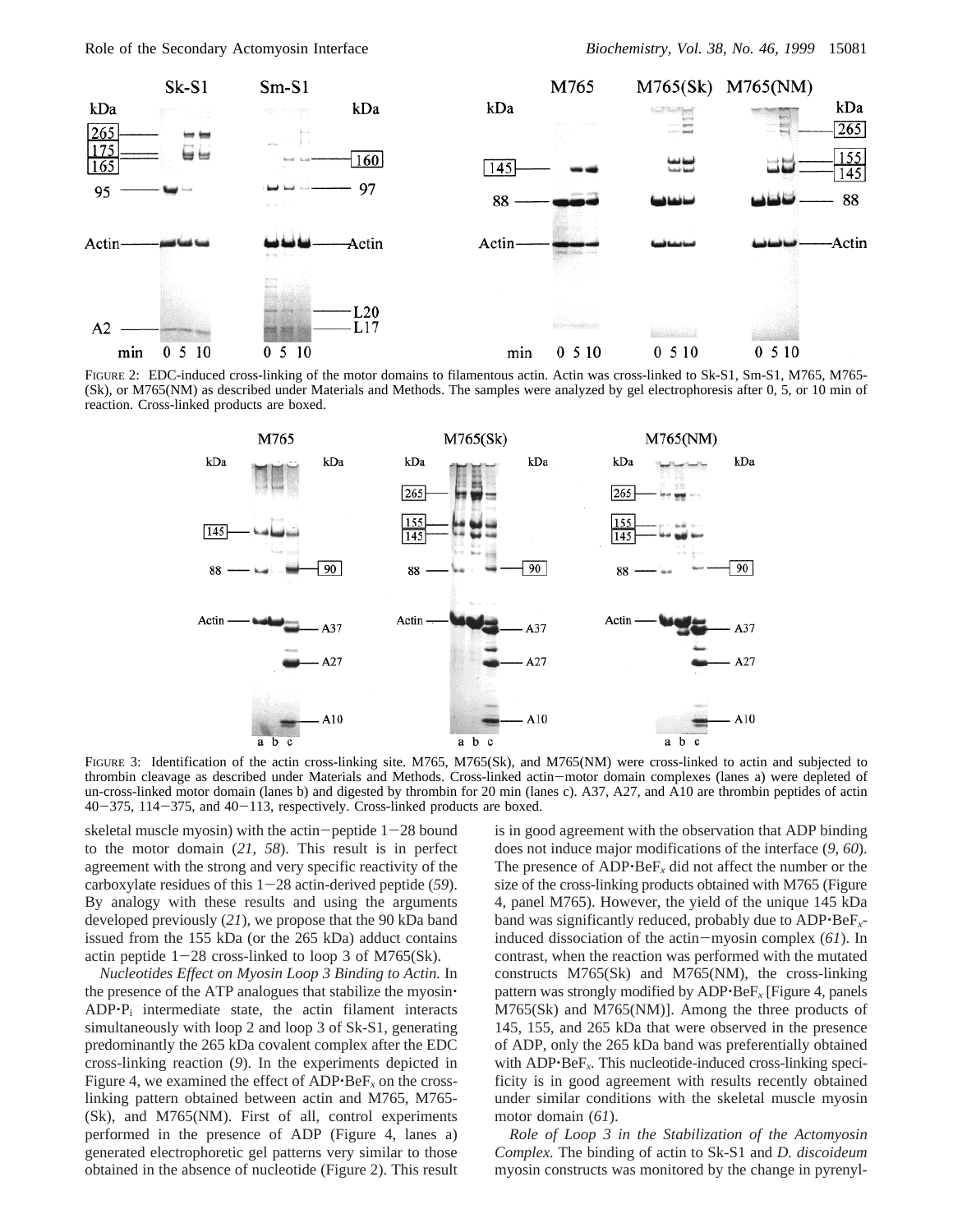

FIGURE 4: EDC-induced cross-linking in the presence of nucleotides. Cross-linking reactions were performed on 30 *µ*M actin mixed with 10  $\mu$ M M765, M765(Sk), or M765(NM) in the presence of 2 mM ADP (lanes a) or ADP $\cdot$ Be $F_x$  (lanes b) Aliquots were analyzed by gel electrophoresis after 4 or 8 min of reaction as described under Materials and Methods. Cross-linked products are boxed.

actin (pyr-actin) fluorescence (*48*, *62*). Upon mixing of 0.5 *µ*M motor domain constructs with increasing concentrations of pyr-actin (from  $0.5$  to  $2.5 \mu M$ ), an exponential decrease of the fluorescence was observed (Figure 5, inset). The transient records could be fitted by a single-exponential function for all the pyr-actin concentrations. The values of the observed rate constants  $(k_{obs})$  were plotted versus pyractin concentration and showed a linear dependence over the concentration range studied (Figure 5). The second-order rate constants  $(k_{+A})$  obtained from the gradients were 6.7  $\mu$ M<sup>-1</sup> s<sup>-1</sup>, 1.4  $\mu$ M<sup>-1</sup> s<sup>-1</sup>, 2.4  $\mu$ M<sup>-1</sup> s<sup>-1</sup>, and 2.5  $\mu$ M<sup>-1</sup> s<sup>-1</sup> for Sk-S1, M765, M765(Sk), and M765(NM), respectively.

The dissociation rates  $(k_{-A})$  of the actomyosin complexes were determined by a displacement method in which pyractin is chased with an excess of unlabeled actin. Representative transients for displacement of pyr-actin from 0.5 *µ*M pyr-actin-motor domain complexes mixed in a stopped-flow apparatus with 10 *µ*M unlabeled actin are shown in Figure 6. The data were fitted with a single-exponential function leading directly to *<sup>k</sup>*-A. Pyr-actin was displaced very quickly in the presence of Sk-S1 (<30 ms) with a  $k_A$  of 0.187 s<sup>-1</sup>,<br>25 times faster than with M765  $(k_A = 0.007 \text{ s}^{-1})$ . The two 25 times faster than with M765  $(k<sub>-A</sub> = 0.007 s<sup>-1</sup>)$ . The two<br>chimeric constructs M765(Sk) and M765(NM) showed a chimeric constructs, M765(Sk) and M765(NM), showed a 8- and 6-fold increase in  $k_{-A}$  as compared with the wildtype M765 motor domain.

*Loop 3 in the Pathway of ATP Binding and Hydrolysis by Actomyosin.* Dissociation of the actomyosin complex by ATP was used to follow ATP binding to the myosin constructs in the presence of actin and the data were analyzed according to the two step model shown in Scheme 1. In this scheme, A and M represent actin and the myosin motor domain, respectively.

Scheme 1

$$
A \cdot M + ATP \stackrel{K_1}{\Longleftarrow} A \cdot M \cdot ATP \stackrel{k_{+2}}{\longrightarrow} A + M \cdot ATP \rightarrow
$$

 $A \cdot M + ATP \stackrel{K_1}{\longrightarrow} A \cdot M \cdot ATP \stackrel{k_{+2}}{\longrightarrow} A + M \cdot ATP \rightarrow$ <br>The progress of the reaction was followed by measuring the increase in fluorescence of pyr-actin as dissociation



FIGURE 5: Rate of actin binding to the myosin motor domains. Increasing concentrations of pyr-actin  $(0.5-2.5 \mu M)$  were mixed with 0.5  $\mu$ M Sk-S1 (○) M765 (▽), M765(Sk) (□) or M765(NM)  $(\triangle)$  in the stopped-flow apparatus. Fluorescence change was monitored as described under Materials and Methods and fitted to a single-exponential function. The values of the observed rate constants  $(k_{obs})$  were plotted versus the pyr-actin concentration. The second-order rate constants  $(k_{+A})$  obtained from the slopes for Sk-S1, M765(Sk), M765(NM), and M765 were 6.7, 2.4, 2.5, and 1.4  $\mu$ M<sup>-1</sup>·s<sup>-1</sup>, respectively. (Inset) Example of stopped-flow record obtained after mixing M765(NM) with increasing actin concentrations.



FIGURE 6: Actin-induced dissociation of the actin-motor domain complexes. pyr-actin-motor domain (0.5 *<sup>µ</sup>*M) was mixed with 10  $\mu$ M unlabeled actin in the stopped-flow apparatus. The fluorescence change was monitored during the time course of the displacement of pyr-actin from pyr-actin-Sk-S1 (----), pyr-actin-M765(Sk)  $(-)$ , pyr-actin-M765(NM) (---) or pyr-actin-M765 (---) as described under Materials and Methods. The data were fitted to a single exponential, defining values for dissociation rate constants  $(k_{-A})$  of 0.187, 0.059, 0.043, and 0.007 s<sup>-1</sup>, respectively.

occurred (Figure 7, inset). The rate of the observed single exponential ( $k_{obs}$ ) was linearly dependent on ATP concentration from 1 to 5  $\mu$ M (Figure 7). The slope of this plot defines the apparent second-order rate constant  $K_1k_{+2}$ , since for the two-step model

$$
k_{\text{obs}} = K_1 k_{+2} [\text{ATP}]/(1 + K_1 [\text{ATP}])
$$

For Sk-S1, the binding rate constant was 11-fold faster than for M765 (2.82 versus  $0.26 \mu M^{-1} s^{-1}$ ), in good accordance with the 12-fold difference previously reported between these two types of motor domain or the corresponding full-length myosins (*62*, *63*). With the chimeric constructs, M765(Sk) and M765(NM), the binding rate of ATP was only slightly higher than with the parent M765 molecule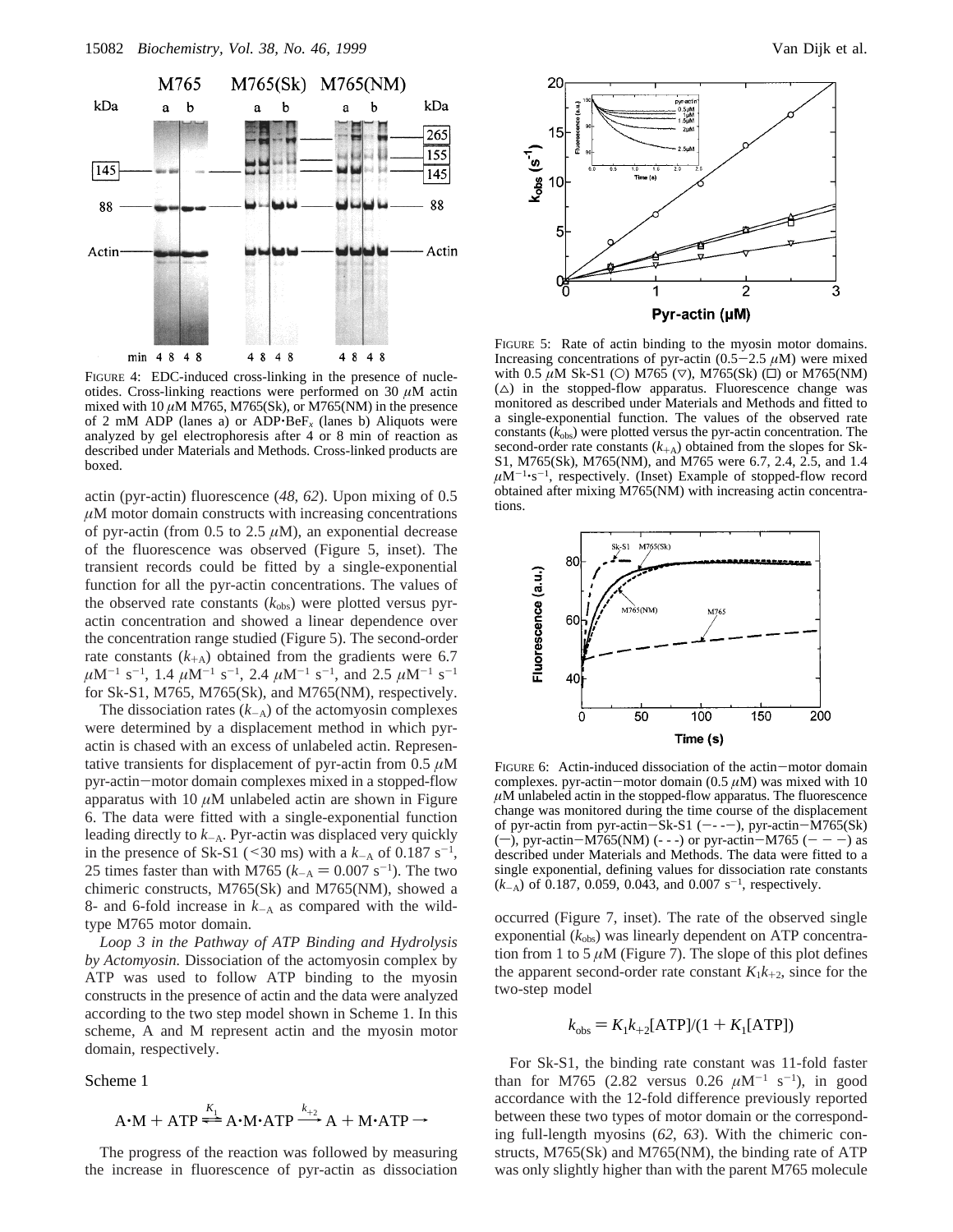

FIGURE 7: ATP-induced dissociation of actin-motor domain complexes. The change in pyrenyl fluorescence upon mixing 0.5 *<sup>µ</sup>*M pyr-actin-motor domain complexes with an excess of ATP  $(1-5 \mu M)$  was monitored in the stopped-flow apparatus. The transient records were fitted by a single-exponential function and the observed rate constants  $(k_{obs})$  were plotted versus the ATP concentration. The second-order rate constants were obtained from the slopes for Sk-S1 (O), M765(Sk) ( $\square$ ), M765(NM) ( $\triangle$ ), and M765  $(\nabla)$  were 2.82, 0.45, 0.46, and 0.26  $\mu$ M<sup>-1</sup>·s<sup>-1</sup>, respectively. (Inset) Example of fluorescence change observed upon mixing pyr-actin-M765(NM) complex with five different ATP concentrations.

(1.7-fold increased) independently of the origin of the primary sequence substituted in loop 3. The lack of dependence of the loop 3 sequence on ATP binding to myosin was confirmed in the absence of actin by monitoring the increase in intrinsic protein fluorescence following addition of ATP as described for M765 (*64*). We measured secondorder rate constants of ATP binding  $(K_1k_{+2})$  of 0.61  $\mu$ M<sup>-1</sup>  $s^{-1}$ , 0.71  $\mu$ M<sup>-1</sup> s<sup>-1</sup>, and 0.64  $\mu$ M<sup>-1</sup> s<sup>-1</sup> for M765, M765-(Sk), and M765(NM), respectively. The rate constant for the hydrolysis step was essentially invariant for all constructs, yielding 30 s<sup>-1</sup> for M765, 36 s<sup>-1</sup> for M765(Sk), and 22 s<sup>-1</sup> for M765(NM) (data not shown).

ATP hydrolysis by the different constructs was measured over a large range of actin concentrations (data not shown). The ATPase activities of M765 and of its chimeric derivatives showed an almost linear dependence up to 100 *µ*M actin as previously reported (20). Therefore,  $K_{app}$  was estimated to be greater than 100 *µ*M for M765, M765(Sk), and M765(NM). For the same constructs, the maximum ATPase velocity, estimated at infinite actin concentration  $(k_{cat})$ , was 2.6 s<sup>-1</sup>, 2.8 s<sup>-1</sup>, and 2.9 s<sup>-1</sup>, respectively. Under identical conditions,  $k_{\text{cat}}$  for Sk-S1 at infinite actin concentration was  $4.6 \text{ s}^{-1}$ .

## **DISCUSSION**

Our results establish a clear correlation between the primary structure of myosin loop 3 and the binding of this loop to filamentous actin. They also show that this interaction apparently does not modulate the rate of ATP binding or that of ATP hydrolysis by the actin-myosin complex. These overall results are summarized in Table 1.

*Actin Interacts Preferentially with Loop 3 of Striated Muscle Myosin.* Among the five motor domains used in this study, only those containing loop 3 of skeletal muscle myosin can efficiently be cross-linked and therefore interact with actin. By comparing the actin cross-linking data with the loop 3 sequences, we can establish four criteria for actin interaction to occur. The number of net positive charges and

probably the length of the loop seem to be essential since M765, which does not cross-link through loop 3, has no net positive charges in its loop and is four residues shorter than loop 3 of Sk-S1 or M765(Sk), which does cross-link to actin. Charge distribution may also play an important role since loops 3 of M765(NM) and Sm-S1, which have 3 net positive charges but with one aspartate between two lysine residues, show very poor or no cross-linking. Finally, some flexibility of the loop 3 region seems to be required to make contact with the neighboring actin subdomain 1 possible. Sm-S1, which has almost the same loop 3 sequence as M765(NM) except for a serine-to-proline substitution, does not crosslink at all to actin. Therefore, this difference in cross-linking behavior can most likely be attributed to the reduced conformational flexibility of the Sm-S1 loop 3 region.

A careful analysis of the primary structure of loop 3 of myosin II isoforms reveals that only myosins from striated muscle seem to fulfill the criteria, in regard to charge content, charge distribution, length, and flexibility, needed for an optimal interaction with actin subdomain 1 (Figure 8). Accordingly, it was shown that loop 3 of both cardiac muscle (*27*) and scallop striated adductor muscle myosin (*65*) could cross-link to actin. Altogether, these results suggest that a specific and stable interaction between actin and myosin loop 3 is characteristic of striated muscle myosin.

*Actin Binding to Myosin Loop 3 Occurs both in the Strong and in the Weak Binding States*. It has been known for a long time that myosin binding to actin is specifically affected by the type of nucleotide with a decrease of 4 orders of magnitude in the affinity of actin when the ATP analogues are bound to the myosin active site (see for example refs *23*, *24*, *66*, and *67*). The case of myosin loop 2 is very peculiar since the presence of ATP analogues reduces only slightly its interaction with actin but also modifies the contributions of each lysine residue of loop 2 in the formation of the interface (*68*-*70*). The cross-linking results obtained with wild-type *D. discoideum* M765 are at least in partial agreement with these data since the presence of ATP analogues only decreases to a small extent actin cross-linking.

We recently found that skeletal muscle myosin loop 3 does also interact with actin in the weak binding complexes (*9*). This feature is totally confirmed in this study since in the presence of an ATP analogue both loop 2 and loop 3 of the *D. discoideum* chimeric constructs could cross-link to actin, generating predominantly the 265 kDa cross-linked product. This result fully agrees with the idea that myosin loop 2 and loop 3 (for striated muscle myosin) contribute significantly to the ionic contacts that still exist in the weak binding states, between actin and the myosin $\cdot$ ATP or myosin $\cdot$ ADP $\cdot$ P<sub>i</sub> intermediates (*9*). An interesting question raised by this work is the extent to which loop 3 contributes to the stabilization of these weak binding states. The fact that most myosins do not fulfill the criteria required for loop 3 interaction with actin suggests that this interaction may only have a stabilizing effect on the weak binding intermediates in the striated muscle actomyosin complexes.

*Addition of Positi*V*e Charges in Loop 3 Destabilizes the <sup>O</sup>*V*erall Interface between Actin and D. discoideum M765.* The values of  $k_{+A}$  obtained for unmodified Sk-S1 and M765 (Table 1) are in good agreement with those reported previously under similar experimental conditions (*63*, *71*, *72*). It was proposed that the 4.8-fold difference in  $k_{+A}$  is due, at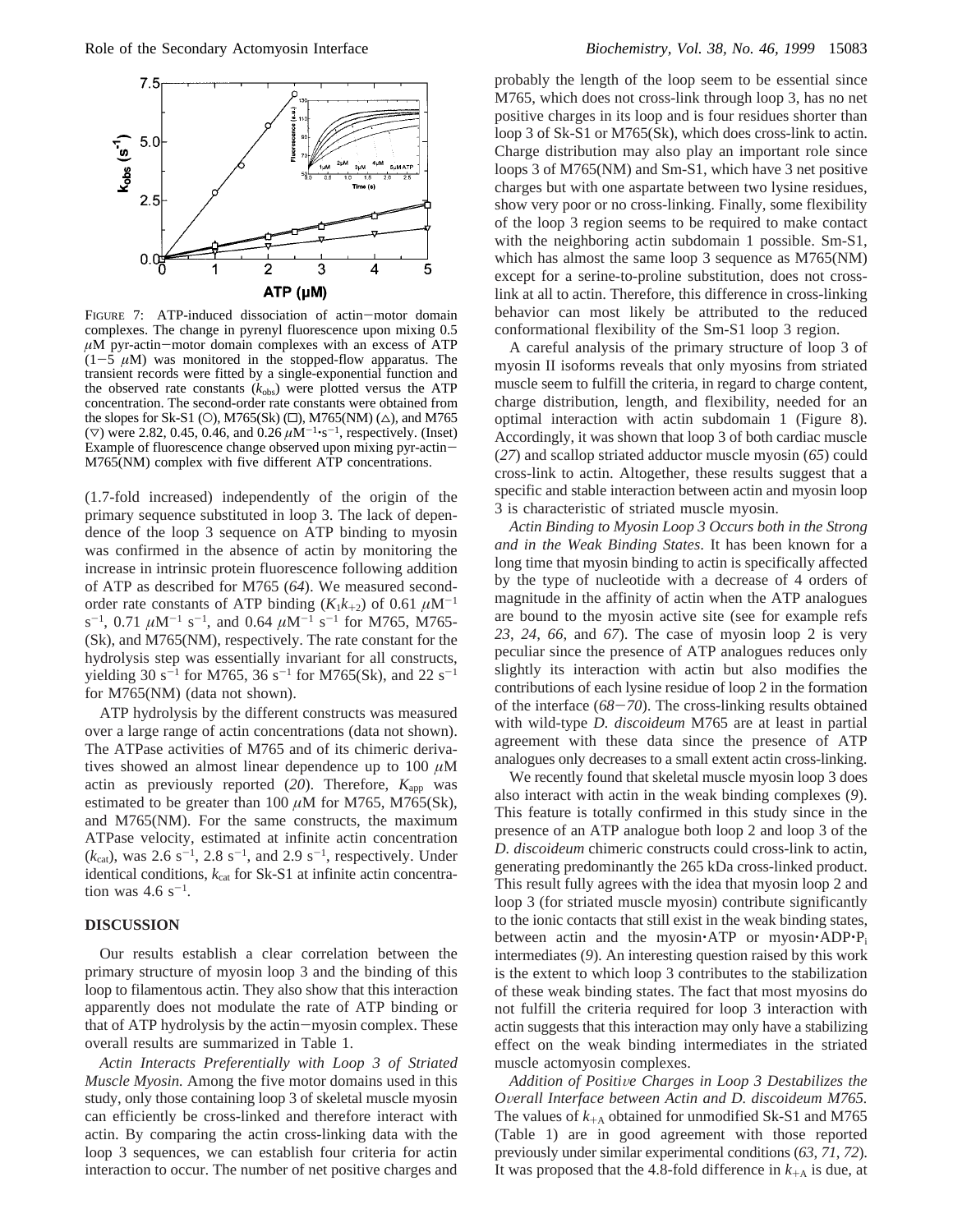|          |                    |        |               |                | actin binding            |                                         |                                            |                 |                                                                 |                                          |
|----------|--------------------|--------|---------------|----------------|--------------------------|-----------------------------------------|--------------------------------------------|-----------------|-----------------------------------------------------------------|------------------------------------------|
|          | primary sequence   | length | net<br>charge | Pro<br>content | cross-<br>linking        | $k_{+A}$<br>$(\mu M^{-1} \cdot s^{-1})$ | $k_{-A}$<br>$(\times 10^2 \text{ s}^{-1})$ | $K_d^a$<br>(nM) | ATP binding<br>$K_1k_{+2}$ (uM <sup>-1</sup> ·s <sup>-1</sup> ) | ATP hydrolysis<br>$K_{\rm cat} (s^{-1})$ |
| $Sk-S1$  | <b>OKPKPAKGKAE</b> | 11     | $+3$          |                |                          | 6.7                                     | 18.7                                       | 28.2            | 2.82                                                            | 4.6                                      |
| $Sm-S1$  | OKSKOLKDK--        |        | $+3$          |                |                          | 1.2 <sup>b</sup>                        | 0.4 <sup>b</sup>                           | $3.5^{b}$       | $2.10^{b}$                                                      | 0.7 <sup>c</sup>                         |
| M765     | $EEPRFSK--$        |        |               |                | $\overline{\phantom{0}}$ | 1.4                                     | 0.7                                        | 4.6             | 0.26                                                            | 2.6                                      |
| M765(Sk) | <b>OKPKVVKGKAE</b> | 11     | $+3$          |                |                          | 2.4                                     | 5.9                                        | 25.0            | 0.45                                                            | 2.8                                      |
| M765(NM) | OKPKOLKDK--        |        | $+3$          |                | $- (+)$                  | 2.5                                     | 4.3                                        | 16.9            | 0.46                                                            | 2.9                                      |

*a*  $K_d = k_A/k_{+A}$ . *b* As reported in ref 74 at 20 °C in 20 mM MOPS, pH 7.0, 0.1M KCl, 1 mM DTT, 0.1 mM EGTA, and 5 mM MgCl<sub>2</sub>. *c* From  $75$  at 25 °C in 5 mM Tris nH 7.0, 10 mM KCl and 3 mM MgCl<sub>2</sub>. ref 75 at 25 °C in 5 mM Tris, pH 7.0, 10 mM KCl, and 3 mM MgCl<sub>2</sub>.

| Striated muscle | OKP-KPAKGKAE                       | RabSk                |
|-----------------|------------------------------------|----------------------|
|                 | OKP-KVVKGKAE                       | HumFSk               |
|                 | OKP-RNVKGKOE                       | $RatC\alpha$         |
|                 | OKP-RNIKGKOE                       | RatCß                |
|                 | OKP-RNIKGKPE                       | $HumC\alpha + \beta$ |
|                 | TKPGKPTRPNOG                       | ScalSt               |
|                 | OKP-KPPKPGOO                       | DmM                  |
|                 | EKP-KPPKGKOG                       | CeMB                 |
|                 | OKP-KPPKGKOG                       | CeMA                 |
| Smooth muscle   | OKS-KOLKDK--                       | ChkSm                |
|                 | OKP-KOLKDK--                       | RabSm                |
| Nonmuscle       | OKP-KOLKDK--                       | HumNMA               |
|                 | OKP-ROLKDK--                       | HumNMB               |
|                 | $MRT---DFRG$                       | <b>DmNM</b>          |
|                 | $EEP-RESSK---$                     | DdII                 |
|                 | $R$ $R$ $P$ $-R$ $F$ $ D$ $A$ $ -$ | AcII                 |
|                 | RKP-RIGGDGV-                       | EhII                 |
|                 | $RRS - -ATR - - -$                 | ScII                 |

FIGURE 8: Primary sequence alignment of the secondary actin binding sites of different myosin II. The partial primary sequences of the myosin II isoforms were extracted from Goodson and Sellers (*3*).

least in part, to the additional positive charges present in the loop 2 segment of Sk-S1 (*20*). Replacement of the loop 3 region of M765 with human skeletal muscle or nonmuscle myosin-derived loop 3 sequences induces a 1.8-fold increase in  $k_{+A}$ , demonstrating that additional positive charges in loop 3 contributes to the higher actin binding rate obtained with skeletal muscle myosin (Table 1). Surprisingly, with the same substitutions of *D. discoideum* loop 3 we observed a 6–8fold increase in actin dissociation rate, *<sup>k</sup>*-A. This increase in  $k_{-A}$  can only be explained by a destabilization of the natural actin-*D. discoideum* myosin contact as suggested by the large difference in the values of  $K_d$  calculated from the ratios  $k_{A}/k_{A}$  (Table 1). One interpretation is that strengthening the secondary actin binding site could slightly distort and destabilize the overall rigor complex.

*The Structure of Loop 3 Is Not Essential for ATP Binding or ATP Hydrolysis by the Actomyosin Complex.* A large difference in ATP binding and ATP hydrolysis parameters does exist between muscle and nonmuscle myosin II. However, there are no significant changes in these parameters upon substitution of loop 3 segment in M765 (Table 1). These results are quite surprising since loop 3 of the chimeric constructs interacts with actin both in the rigor actomyosin complex and in the weak actin-myosin $\cdot$ ADP $\cdot$ P<sub>i</sub> intermediate. It looks like the binding energy utilized for this additional interface and present only in striated muscle myosin isoforms is not at all related to the actin-induced ATPase activation process. In agreement with the lack of a functional role of loop 3 in the actin-activated ATPase activity, no difference

in the activity was found when the accessibility of loop 3 was hindered either by changing the degree of saturation of the actin filaments by myosin (*73*) or by antibodies directed against skeletal muscle myosin loop 3 (*30*). Furthermore, our results suggest that only the loop 3 region of striated muscle myosins has a modulating effect on the interaction with actin. Further experiments are now underway to determine whether this loop 3 region also modulates the displacement velocity of striated muscle myosin along the thin filaments.

## **ACKNOWLEDGMENT**

We thank S. Zimmermann for expert technical assistance and the generation of expression vectors for the mutant constructs; M.F. and D.J.M. thank K. C. Holmes for continual support and encouragement.

#### **REFERENCES**

- 1. Fisher, A. J., Smith, C. A., Thoden, J. B., Smith, R., Sutoh, K., Holden, H. M., and Rayment, I. (1995) *Biochemistry 34*, <sup>8960</sup>-8972.
- 2. Houdusse, A., Kalabokis, V. N., Himmel, D., Szent-Gyorgyi, A. G., and Cohen, C. (1999) *Cell 97*, 459-470.
- 3. Sellers, J. R., and Goodson, H. V. (1995) *Protein Profile 2*, <sup>1323</sup>-1423.
- 4. Cope, M. J. T., Whisstock, J., Rayment, I., and Kendrick-Jones, J. (1996) *Structure 4*, 969-987.
- 5. Rayment, I., Holden, H. M., Whittaker, M., Yohn, C. B., Lorenz, M., Holmes, K. C., and Milligan, R. A. (1993) *Science <sup>261</sup>*, 58-65.
- 6. Schroder, R. R., Manstein, D. J., Jahn, W., Holden, H., Rayment, I., Holmes, K. C., and Spudich, J. A. (1993) *Nature <sup>364</sup>*, 171-174.
- 7. Highsmith, S., and Murphy, A. J. (1992) *Biochemistry 31*, <sup>385</sup>-389.
- 8. Geeves, M. A., and Conibear, P. B. (1995) *Biophys. J. 68*, 194S-199S.
- 9. Van Dijk, J., Fernandez, C., and Chaussepied, P. (1998) *Biochemistry 37*, 8385-8394.
- 10. Wong, W. W., Doyle, T. C., and Reisler, E. (1999) *Biochemistry 38*, 1365-1370.
- 11. Chaussepied, P., and Van Dijk, J. (1999) *Molecular Interactions of Actin*, Springer-Verlag (in press).
- 12. Perreault-Micale, C. L., Kalabokis, V. N., Nyitray, L., and Szent-Gyorgyi, A. G. (1996) *J. Muscle Res. Cell Motil. 17*, <sup>543</sup>-553.
- 13. Murphy, C. T., and Spudich, J. A. (1998) *Biochemistry 37*, <sup>6738</sup>-6744.
- 14. Sweeney, H. L., Rosenfeld, S. S., Brown, F., Faust, L., Smith, J., Xing, J., Stein, L. A., and Sellers, J. R. (1998) *J. Biol. Chem. <sup>273</sup>*, 6262-6270.
- 15. Spudich, J. A. (1994) *Nature 372*, 515-518.
- 16. Goodson, H. V., Warrick, H. M., and Spudich, J. A. (1999) *J. Mol. Biol. 287*, 173-185.